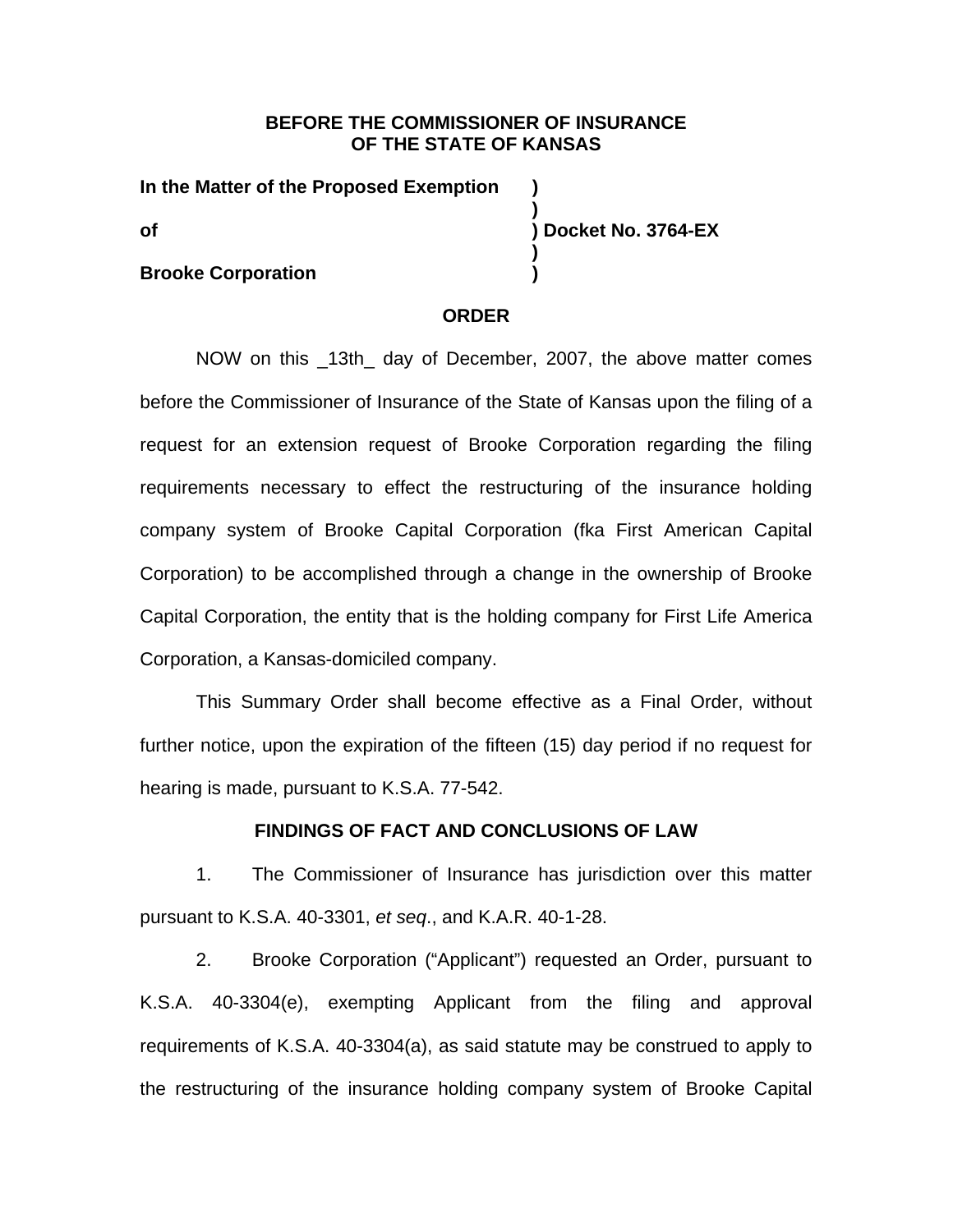Corporation, the entity that was the holding company of First Life American Corporation. The restructuring was to be accomplished through a change in ownership of Brooke Capital Corporation.

3. The Commissioner of Insurance approved the request by Applicant to be exempt from the formal filing and approval requirements of K.S.A. 40- 3304(a) as they apply to the reorganization of First American, provided the restructuring was effected within thirty (30) days of the date of the order.

4. The Commissioner signed the order on November 9, 2007.

5. On December 3, 2007, the Applicant requested that the Kansas Insurance Department extend the deadline to effect the proposed restructuring for six months to accommodate the closing of an Exchange Agreement between Delta Plus, Brooke Corporation, and Brooke Capital Corporation.

7. Evidence supports approval of the extension of the exemption request.

**IT IS THEREFORE ORDERED BY THE COMMISSIONER OF INSURANCE THAT:** 

1. An extension is hereby granted to the exemption request of the Applicant regarding the filing requirements necessary to affect the restructuring of the insurance holding company system of Brooke Capital Corporation (fka First American Capital Corporation) to be accomplished through a change in the ownership of Brooke Capital Corporation, provided that the restructuring is effected no later than June 6, 2008.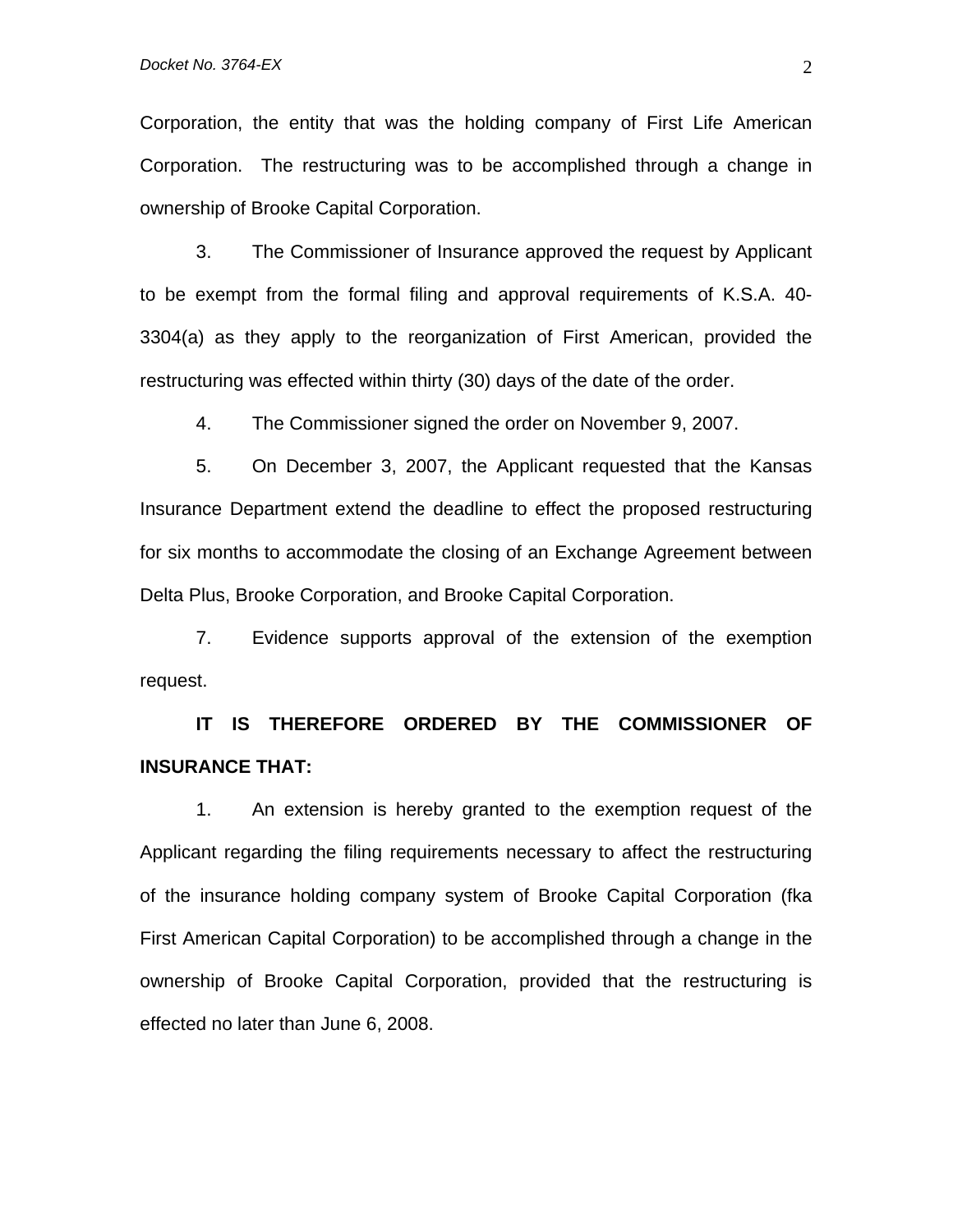2. The Commissioner of Insurance retains jurisdiction over this matter to issue any and all further Orders deemed appropriate or to take such further action as necessary to dispose of this matter.

#### **Notice of Rights**

You are entitled to a hearing pursuant to K.S.A. 77-537, the Kansas Administrative Procedure Act. If you desire a hearing, you must file a written request for a hearing with:

## John W. Campbell, General Counsel Kansas Insurance Department 420 S.W. 9th Street Topeka, Kansas 66612.

This request must be filed within fifteen (15) days from the date of service of this Order. If you request a hearing, the Kansas Insurance Department will notify you of the time and place of the hearing and information on the procedures, right of representation, and other rights of parties relating to the conduct of the hearing, before commencement of same.

If a hearing is not requested in the time and manner stated above, this Order shall become effective as a Final Order upon the expiration of time for requesting a hearing, pursuant to K.S.A. 77-613. In the event that you file a petition for judicial review, pursuant to K.S.A. 77-613(e), the agency officer to be served on behalf of the Kansas Insurance Department is:

> John W. Campbell, General Counsel Kansas Insurance Department 420 S.W. 9th Street Topeka, Kansas 66612.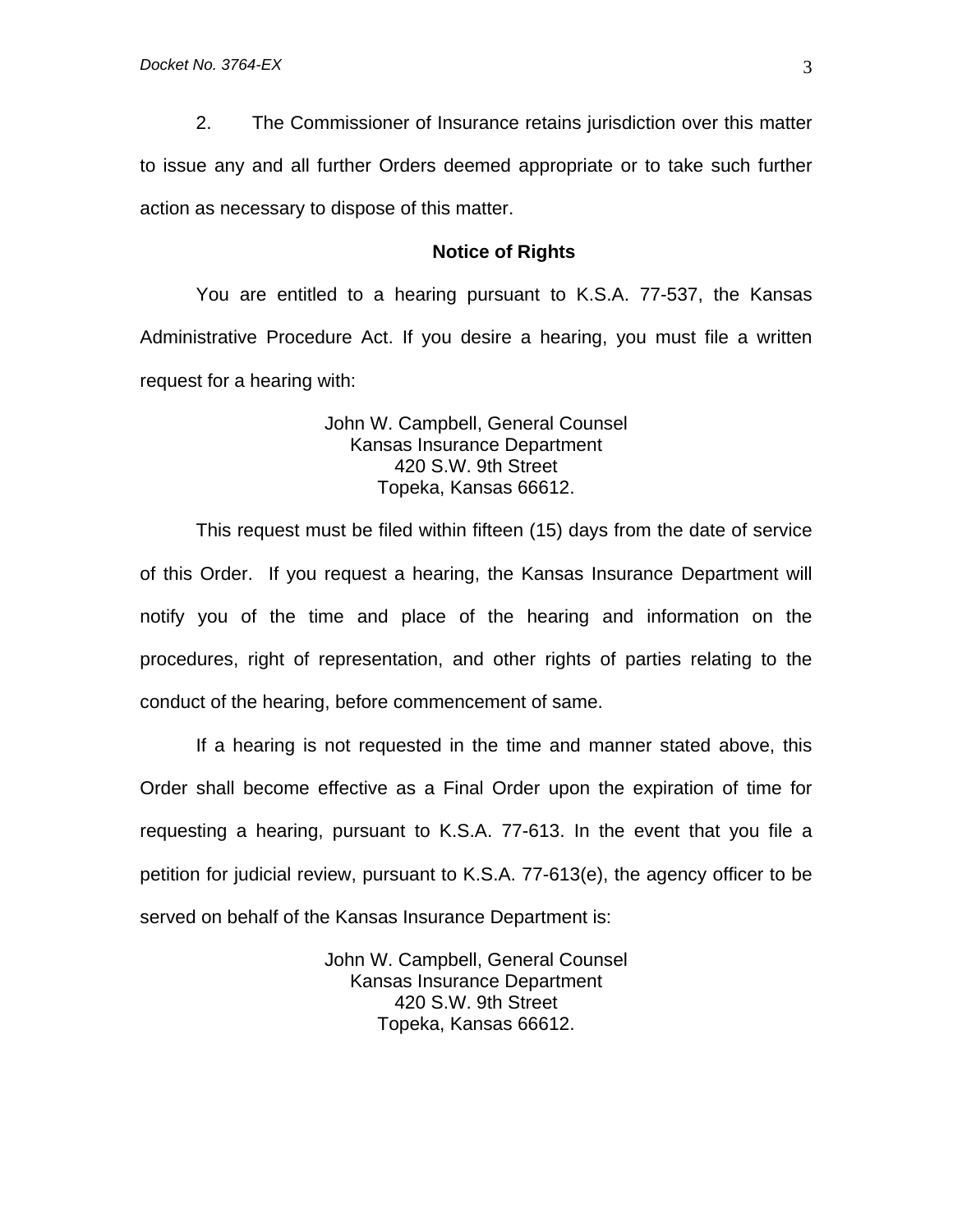# **IT IS SO ORDERED THIS \_13th\_ DAY OF DECEMBER, 2007, IN THE**

**CITY OF TOPEKA, COUNTY OF SHAWNEE, STATE OF KANSAS.** 



 \_/s/ Sandy Praeger\_\_\_\_\_\_\_\_\_\_\_\_\_\_\_\_ Sandy Praeger Commissioner of Insurance BY:

ACT APPROVED **A REAL PROPER SET AND REAL PROPERTY AND REAL PROPERTY AND REAL PROPERTY AND REAL PROPERTY AND RE**  John W. Campbell General Counsel

Approved and Submitted by:

\_/s/ Deletria L. Nash\_\_\_\_\_\_\_\_\_\_\_\_\_\_ Deletria L. Nash Assistant General Counsel